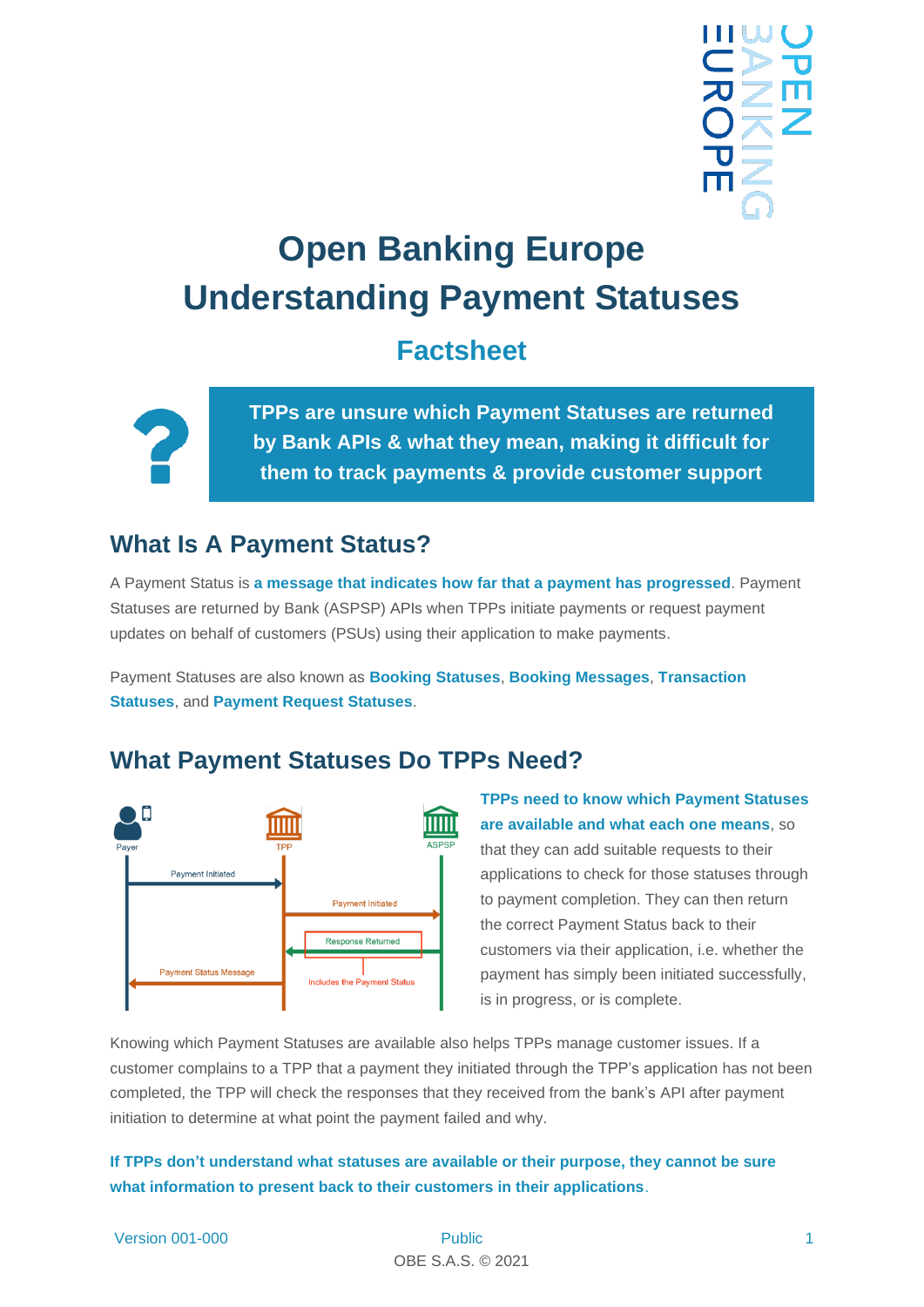### **How Have ASPSPs Implemented Payment Statuses?**

Banks have employed **the guidance provided in PSD2 API frameworks**, such as those created by the Berlin Group, the Open Banking Implementation Entity (OBIE), and STET. The frameworks direct Banks to use the **Payment Transaction Status codes defined under ISO 20022**, i.e. the messages and processes that should be available between financial institutions (see page 3). The frameworks have interpreted the ISO 20022 codes in different ways and added Payment Statuses outside of ISO 20022.

Banks have built their Open Banking APIs to **reflect the requirements of PSD2** which mandates that **customers should receive what they get via their online or mobile interfaces** and Banks want to give customers a consistent experience. Payment statuses are **surprisingly complicated, especially in a batch processing world** where settlement can depend on external systems and so a payment status **may depend on cut-off times**. These different factors may cause confusion. **The result is not necessarily TPP friendly**.

#### **To summarise:**



ISO 20022 provides a standard set of Payment Statuses that ASPSPs can integrate into their Open Banking APIs. However, these Payment Statuses are designed for the world of cash management, rather than Open Banking.



Frameworks have largely aligned their guidance to the ISO 20022 codes but have interpreted them in slightly different ways, with some statuses omitted, other statuses added, and some status definitions either amended or excluded.



Banks are following the available PSD2 frameworks and ISO 20022 but the statuses offered vary due to different interpretations of the frameworks, bank cutoff times, and the requirement to align their APIs to existing customer experience.



TPPs are left confused by the different implementations and have to analyse and test out those differences to understand all of the statuses that might be returned to payment completion and integrate all of them into their applications.

## **What Is Our Conclusion?**

**The subject of Payment Statuses is a complex topic that is not easy to resolve but will need to be mutually agreed between all parties over time to provide a consistent customer experience.**

## **DPEN** 3ANKING **FUROPE**

Open Banking Europe work with the financial community to identify the outstanding issues and questions around Open Banking and Open Finance and to seek a consensus on the various approaches that may be adopted. If you want to find out more, contact OBE using **[info@openbankingeurope.eu](mailto:info@openbankingeurope.eu)** or visit **<https://www.openbankingeurope.eu/>**